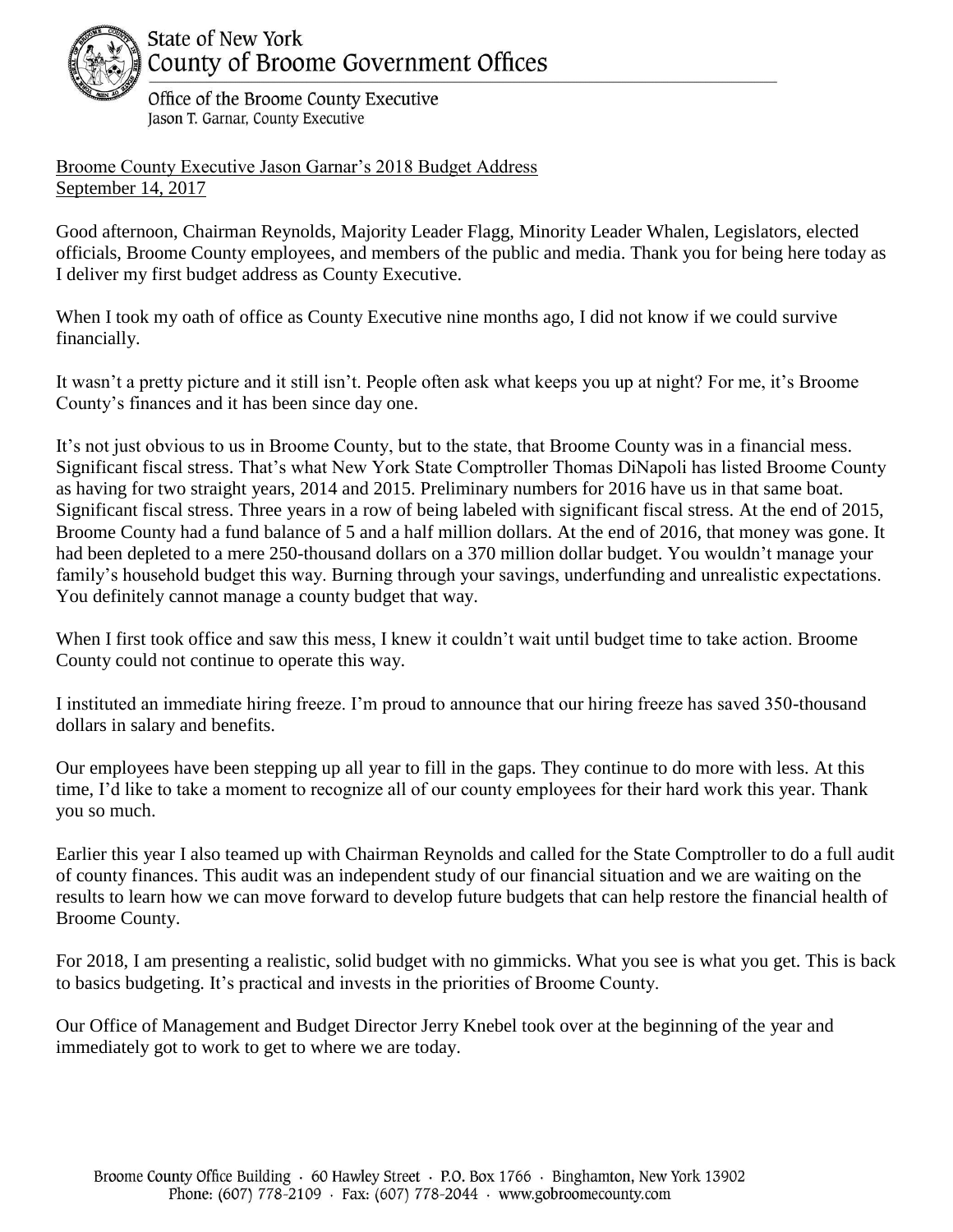He and Deputy Director of Budget Sarah Kane asked the tough questions and held the line on spending everywhere possible. They haven't made this easy on department heads and that is how we got to presenting this budget here today, which is a strong budget and one that is practical.

We've included realistic expectations about our revenues. I'm not giving you a budget that includes 850thousand dollars for medical marijuana and then getting 2-thousand dollars.

I won't underfund budget lines and overestimate revenues because we don't have a fund balance to pay for bad budget decisions.

I'll say it again, this budget contains no gimmicks. I have developed a conservative budget and did not go over the property tax cap.

You may have heard about Raise the Age. It was signed into law this year by the state. 16 and 17 year-olds will be prevented from being placed into the county jail. This has had a major effect on the budget and will only increase in the future. It impacts the Sheriff's Office, District Attorney's Office, Probation, Law Department and Department of Social Services. New York state has repeatedly said that counties will be reimbursed for Raise the Age as long as we stay under the property tax cap. And we are staying under that tax cap this year with our budget.

In addition, we are budgeting sales tax growth at the same rate as 2016. Now is not the time to continue playing games with our finances and we are being realistic.

Over last six years, the county took an additional 23 million dollars in sales tax revenue from towns and municipalities through the sales tax cap. That's almost 4 million taken every year for 6 years. Over 5 million dollars was taken from the City of Binghamton. And in the Town of Vestal and the Town of Union, 3.2 million dollars was taken from each municipality.

If this practice continued and we had an extra 4 million, today, I would be announcing a 3 and a half percent tax cut. But to do that our towns and villages would either have to raise taxes or cut vital services like police and fire or pave fewer roads. For 2018, this stops. We're not robbing municipalities for our own gain. For the first time in six years, a county executive will be presenting a budget that proposes zero sales tax dollars be taken away from towns and municipalities.

As a result, in developing this budget, I've had to find ways to be more efficient to save money.

Deputy County Executive Kevin McManus works directly with the department heads and has been innovative in working to reorganize our departments to help this county run more efficiently and effectively. We have reorganized several departments including Public Works and the Office of Management and Budget. We have restructured personnel within these departments because it will save money. In 2018, there will be 49 total unfunded county positions which will amount to significant savings.

I challenged department heads to bring new ideas to the table to help us save money and one of them is a gamechanger.

I am talking big savings in 2018 to the county thanks to our Risk and Insurance director, Tom Dellapenna. We will be entering into a new Pharmacy Coalition in 2018 which will dramatically reduce the cost of prescriptions. This decision alone will save Broome County millions of dollars annually.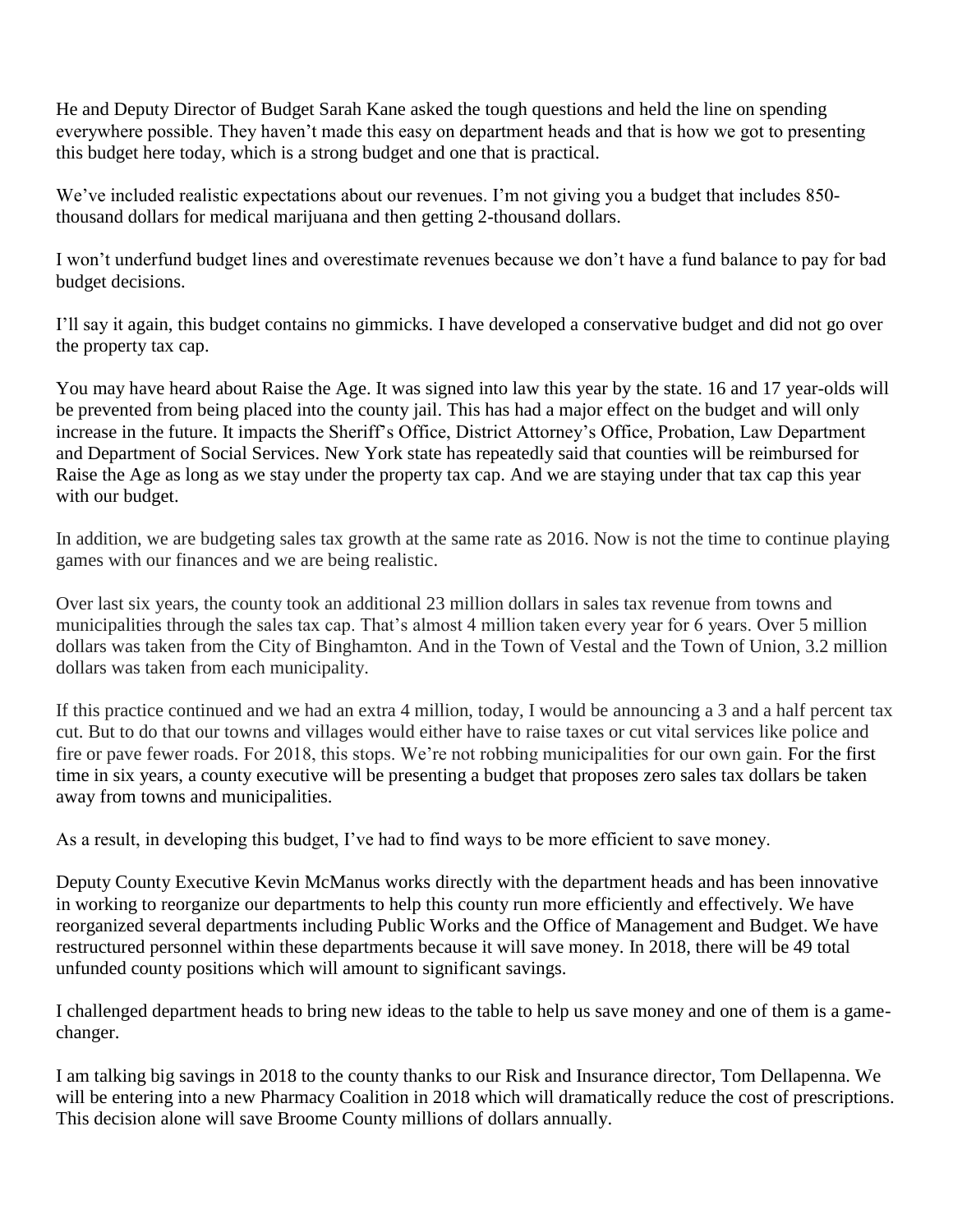It was through these efforts which allowed me to hold the line increasing taxes only slightly. The 2018 budget proposes an increase in taxes of 1.84 percent. This is far below the property tax cap.

One of my top priorities is fighting the public health crisis we are facing in Broome County, the heroin epidemic. This epidemic is evil. It does not discriminate. It has affected everyone in this room.

If you have been touched by the heroin epidemic, I want you to raise your hand. Everyone look around. This shows how big of a problem we are facing in Broome County. This touches everybody. 76 lives lost last year. 400 plus overdoses so far this year. Our first responders and Department of Social Services are inundated.

We are taking an all hands-on deck approach and that starts with our Health Department. Currently, Broome County has no position dedicated to fighting this epidemic. That changes with my budget.

For the first time ever, I will be designating a Public Health Coordinator to work directly on addressing this epidemic in Broome County and other substance use disorders. This person will monitor overdose data, partner with community organizations and spearhead drug prevention in schools.

But, the work doesn't stop there. I am proposing 25-thousand dollar grant fund to provide funding to local agencies with boots on the ground. I want to help community organizations, providers, municipalities and school districts that are working every day to fight this epidemic.

I've been saying this for two years… One of my top priorities was to bring a long-term treatment center to Broome County. That is going to happen.

The state is providing us an annual grant of \$3 million dollars for a treatment facility at the Broome Developmental Center. No local taxpayer dollars will be spent on this life-saving treatment center.

This project repurposes a huge, unused building and it will create more than 70 good paying jobs right here in Broome County.

This would not be possible without the help of our state partners. It is a true, bipartisan team effort thanks to the support of Governor Cuomo and OASAS, Senator Fred Akshar, Assemblywoman Donna Lupardo and Assemblyman Clifford Crouch.

And I cannot thank Senator Fred Akshar enough. From day 1, he has been leading the fight against the heroin epidemic in our county. He's worked hard each and every day to secure critical resources, pass informed laws and most importantly, take action that is needed to fight back against this epidemic and protect our community.

The state recognizes the need we have in Broome County, that something has to be done and it has be done quickly to save lives.

Public Safety is a big part of the budget I am presenting to you for 2018. This includes the District Attorney's Office, Sheriff's Office, Public Defender's Office, Probation and Office of Emergency Services.

Just two years ago Broome County had the highest crime index rate in New York State.

When District Attorney Steve Cornwell took office - he meant business. Last year, the crime index rate went down 16 percent.

Any investment in the District Attorney's Office is a wise one and makes Broome County safer. With the addition of more Assistant District Attorneys in 2018, the DA's office will be able to settle more cases right at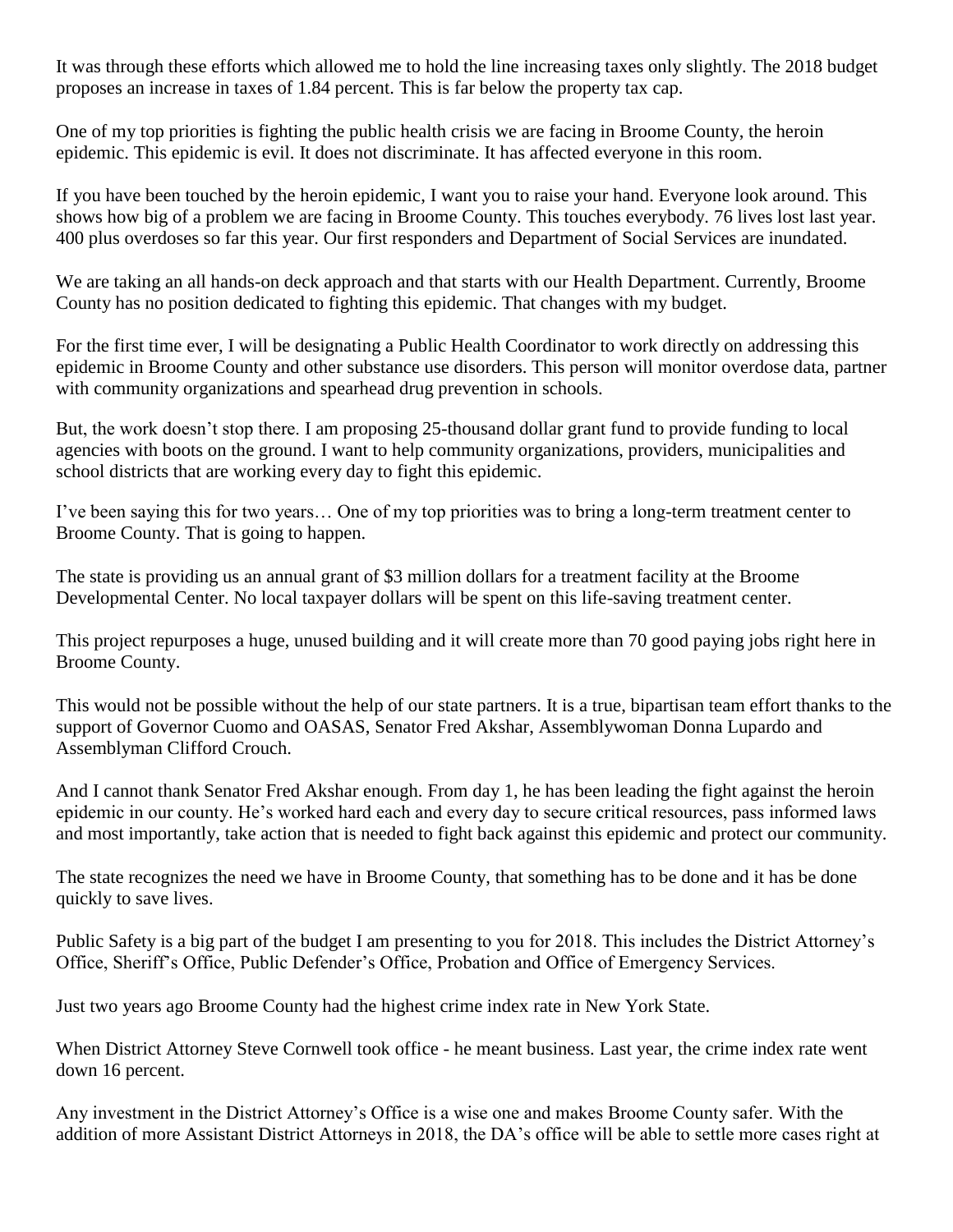arraignment. It will also save the DA's office, the public defender's office, assigned counsel and all of our town and village courts valuable time and resources.

Does anyone know how many calls the 911 dispatch center in Broome County receives each year?

When I heard the number from Director of Emergency Services, Mike Ponticiello, I was shocked. HALF a million calls.

So far this year, I have declared three State of Emergencies and the worst one was Winter Storm Stella in March. Stella came out in full force, burying Broome County. At the Emergency Operations Center, my team was in the thick of it and I saw first-hand how critical it is to invest in public safety… standing alongside people who work day in and day out to protect the people of Broome County. Thank you to Broome County Sheriff David Harder, Mike Ponticiello and the first responders who answered the call and do so every day. We need to support their efforts. The Office of Emergency Services needs more resources in the 9-1-1 dispatch center so I am adding a new senior dispatcher.

I am also committed to improving public safety through the Broome County Sheriff's Office. More corrections officers are needed in this budget due to Raise the Age and the jail expansion so I am providing additional staffing for them.

JOBS. We need more of them. People are leaving Broome County for better opportunities. We need job training to keep people here and we also have to attract businesses. So for the first time ever, Broome County will be partnering with The Agency to create a 300-thousand dollar small business loan fund. I talk to small business owners every week and they need help. This fund will help them expand and grow their business.

But that's not all…. There has always been lot of attention paid to the urban core of Broome County. It's time our rural communities got some attention as well.

I'm a small-town boy who was raised in a town of 300 people. I understand the challenges rural communities face. For the first time ever, I am dedicating 150-thousand dollars fund for our rural communities in Broome County. This funding shows my commitment to assist all of Broome County. The best part of it? These two new projects aren't going to impact your wallet. They aren't raising your taxes.

I am funding these programs through economic development funds that have been unused for years. This money can only be used for economic development and we can't wait any longer to start creating new jobs.

I'm a proud graduate of SUNY Broome and so are many others in our community, including county legislators and many business leaders. Investment in our community college is paying off. SUNY Broome saw a 2 percent increase in enrollment this year. For 2018, I am increasing funding for SUNY Broome so our students can get the education and training they need to get jobs in Broome County and stay here.

I'm a father of three boys. My brother has two children. His youngest was actually just born on Monday. As parents, we all know the importance of reading, and reading starts at infancy.

Literacy development begins long before kids enter school and learn to read. It begins in the first days of life and it begins at home. I want to make sure that happens for all children in Broome County. In my 2018 budget, I am developing a Books for Babies program.

Every child born in Broome County will receive a Welcome Baby book and their first library card. This sends the message that it is never too early to start reading to your children and introduces our kids to the many wonderful libraries in Broome County. Broome County will always step up to the plate when it comes to investing in our kids.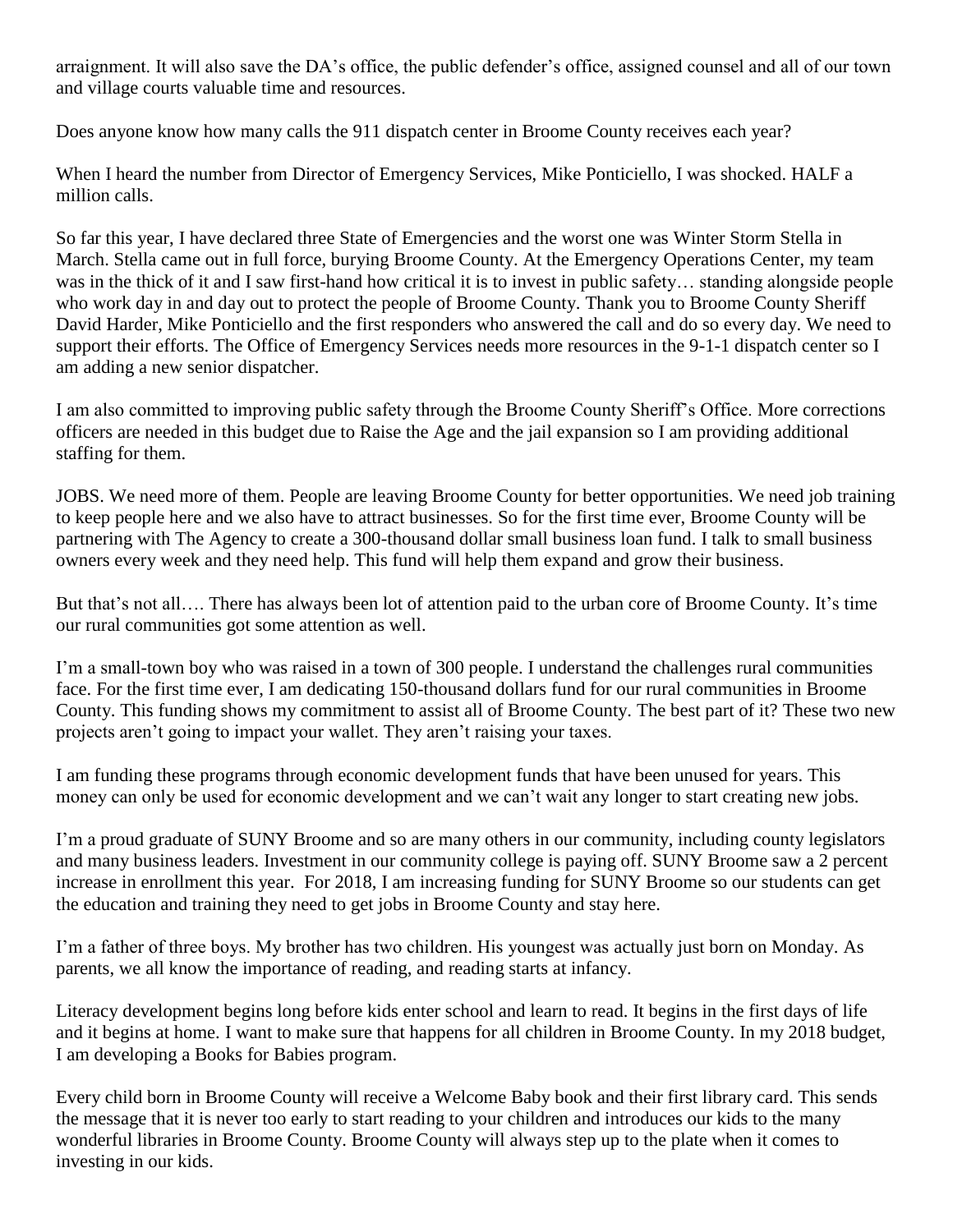In 2018, I am committed to investing in upgrades in our infrastructure. Maintaining our roads is key to driving economic development in Broome County. Our Highway Department plans to pave 40 miles across the county in 2018. Thank you to Senator Akshar for securing an extra million dollars this year in infrastructure funding. It's because of these bipartisan efforts that we are able to maintain and provide improvements to the roads we drive daily.

We all know that public transportation is a vital part of our local economy.

We have an aging fleet with almost no spare buses. The county is partnering with our federal and state officials to buy eight buses over the next two years so we can maintain and increase service. We have a new mobile app launching this fall to help BC Transit riders track buses and plan routes. Also over the next two years, Broome County will receive more than 300-thousand dollars in state funding to buy and install up to 30 bus shelters for our public transportation riders. These will be 100 percent funded by state dollars with no cost to county taxpayers.

I'm committed to maintaining service for BC Transit and it's clear we are investing in our buses and making improvements for our riders. I'm not cutting service. In fact, I'd like to add more routes and service in the future. But to make this happen some tough decisions have to be made. I am adding a small increase to fares for BC Lift. I made the decision because people have told me they'd rather pay a little more than have their service cut. Our investments for 2018 show that we are committed to improving public transportation in Broome County.

Let's talk about the airport. I walked in as County Executive to decisions that were announced last year regarding decreased service at the Greater Binghamton Airport.

I'm not focusing on that. It's time to put the past behind us and move forward.

For the first time ever, we are partnering with the Greater Binghamton Chamber of Commerce to help support and grow our airport. Working with CEO Jen Conway, over 40 businesses have pledged to use the Binghamton Airport whenever possible

I am committed to maintaining and increasing service at the airport but there are also other economic opportunities we're looking to tap into in 2018. This year, we completed an \$11 million dollar project repaving the main runway. In addition - we received a half-million dollar grant from the Federal Aviation Administration. This will allow us to reduce regulations at the airport to make it easier for businesses to come in. The future of the airport is in developing the 300 acres of land that is there for business opportunities and my budget supports this.

This is something you've heard me talk a lot about… the county website. For people looking to come to Broome County or get a job in Broome County- our website is the first thing they see. What we have now is not a good first impression. In 2018, mark my words, we will have a new county website we can all be proud of. I am working with Legislator Jason Shaw and others to make this happen. I have developed a team to focus on our new website. It will be a transparent, mobile-friendly, user-friendly, business-friendly website that provides all the information users need and showcase the best of Broome County to the rest of the world.

I cannot emphasize enough our need to partner with all levels of government. This summer, Governor Andrew Cuomo was in Johnson City to make a major announcement committing 20 million dollars investing in our urban centers- Binghamton, Johnson City and Endicott. You can leverage a lot with 20 million dollars and as co-chair, I'm going to make sure that is put to good use.